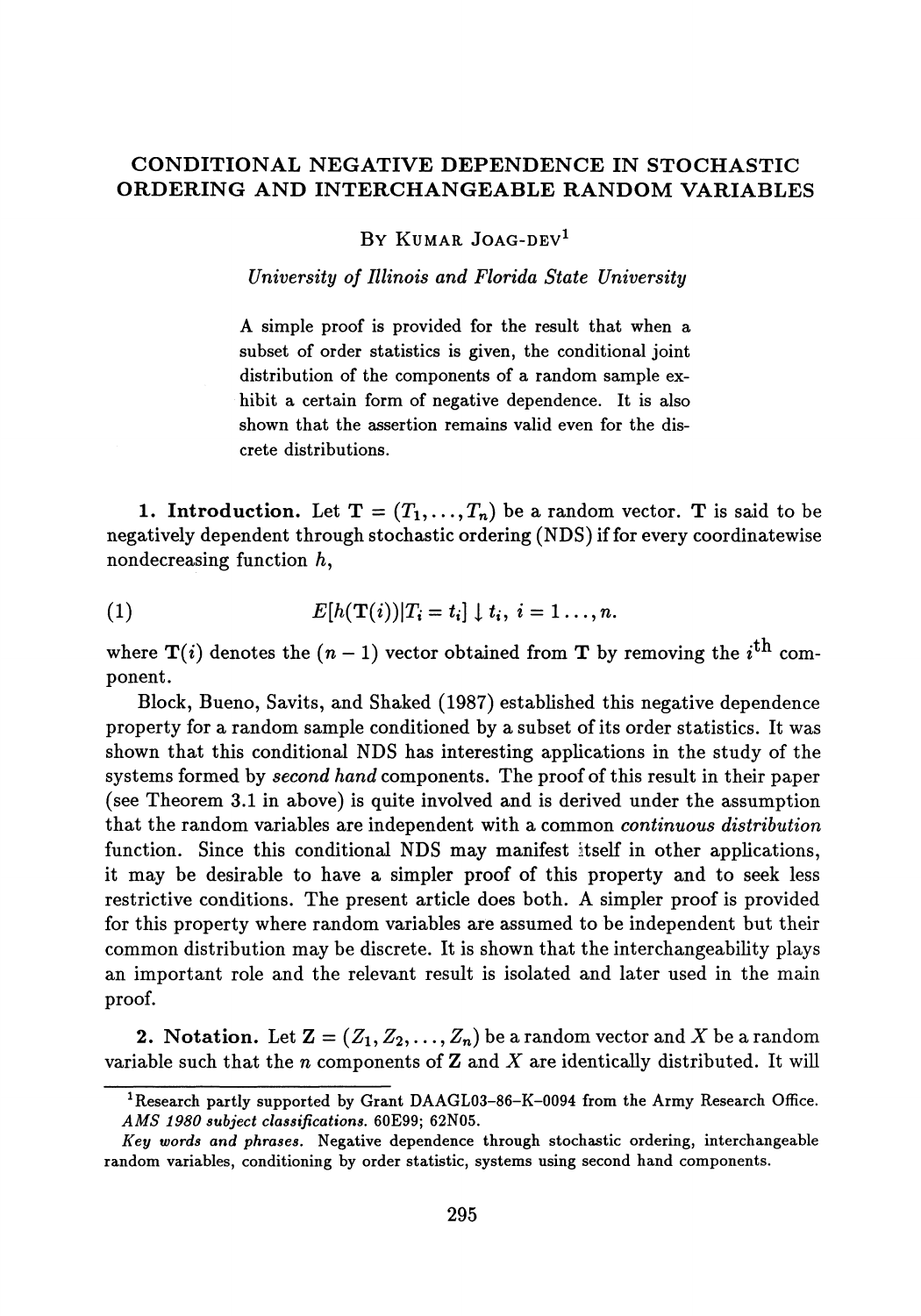be assumed that these *(n +* 1) random variables are interchangeable for deriving a basic result. A stronger condition of independence will be imposed for later results.

The order statistic vector for  $(Z, X)$  will be denoted by V. We write I for the index set  $[1,2,\ldots,(n+1)]$ . Since the common distribution of the random variables above could be discrete there is a possibility of ties. In such a case, we interpret  $V_i = v_i$  as an event where exactly  $(i-1)$  observations are less than  $v_i$  and one or *more* at  $v_i$ . In case of ties the possible ranks are assigned at random.  $R(X)$  will denote the rank of X among the  $(n + 1)$  components of  $(\mathbf{Z}, X)$ .

Let W denote the order statistic corresponding to Z and  $V(i)$  be the n-vector obtained by removing the *i™* component of **V.**

**3. Results.** Let *g* be a coordinatewise nondecreasing function defined on *R<sup>n</sup> .* We want to prove the conditional NDS property (1) for  $(\mathbf{Z}, X)$ , given  $\mathbf{V}_B = \mathbf{v}_B$ (see relation (3) below). Here *B* is a nonempty subset of *I* and  $\mathbf{v}_B$  denotes the set of values  $v_i, i \in B$ . Note that due to the permutation invariance of  $(\mathbf{Z}, X)$ , it suffices to consider conditioning on only one component, say *X.*

Our approach to prove the required monotonicity property is as follows. As a first step it is shown that the conditional expectation decreases as the rank *R(X)* increases. This is shown under the minimal assumption of interchangeability. For the case where the underlying distribution is continuous, and the random variables are assumed to be independent, it is shown that the conditional expectation depends on the value of *X* only through its rank *R(X).* Unfortunately, such a reduction is not possible for the case of discrete distributions and more detailed argument is needed for this case.

LEMMA. Let the joint distribution of  $(n + 1)$  components of  $(Z, X)$  be inter*changeable. Then*

$$
E[g(\mathbf{Z})|R(X)=i, \mathbf{V}_B=\mathbf{v}_B] \downarrow i.
$$

**PROOF.** Due to the assumption of  $(\mathbf{Z}, X)$  being interchangeable, it follows that the joint distribution of  $(\mathbf{Z}, \mathbf{V}, X)$  is same as that of  $(\mathbf{PZ}, \mathbf{V}(\mathbf{P}), X)$ , where **P** is a permutation of the *n* components and V(P) is the order statistic corresponding to  $(\textbf{PZ}, X)$ . However,  $\textbf{V}(\textbf{P}) = \textbf{V}$  and hence the expectation in the proposition does not change under permutations of Z. Thus, without loss of generality, *g* may be assumed to be permutation invariant. Whenever convenient, we may replace the argument  $Z$  of  $q$ , by  $W$ .

Given the order statistic V it is clear that all  $(n + 1)!$  permutations of I are equally likely as sets of ranks of  $(Z, X)$ . This is clear for the case when the distribution is continuous. For the discrete case this follows from our choice of assigning ranks at random to the tied observations. In either case the rank vector is independent of **V**. In particular  $R(X)$  is independent of **V**. If the rank  $R(X) = i$ then the order statistic  $\mathbf{W} = \mathbf{V}(i)$ . Due to independence of V and  $R(X)$ , the event  ${\bf V}_B={\bf v}_B$ , and  $R(X)$  are also independent. Hence the difference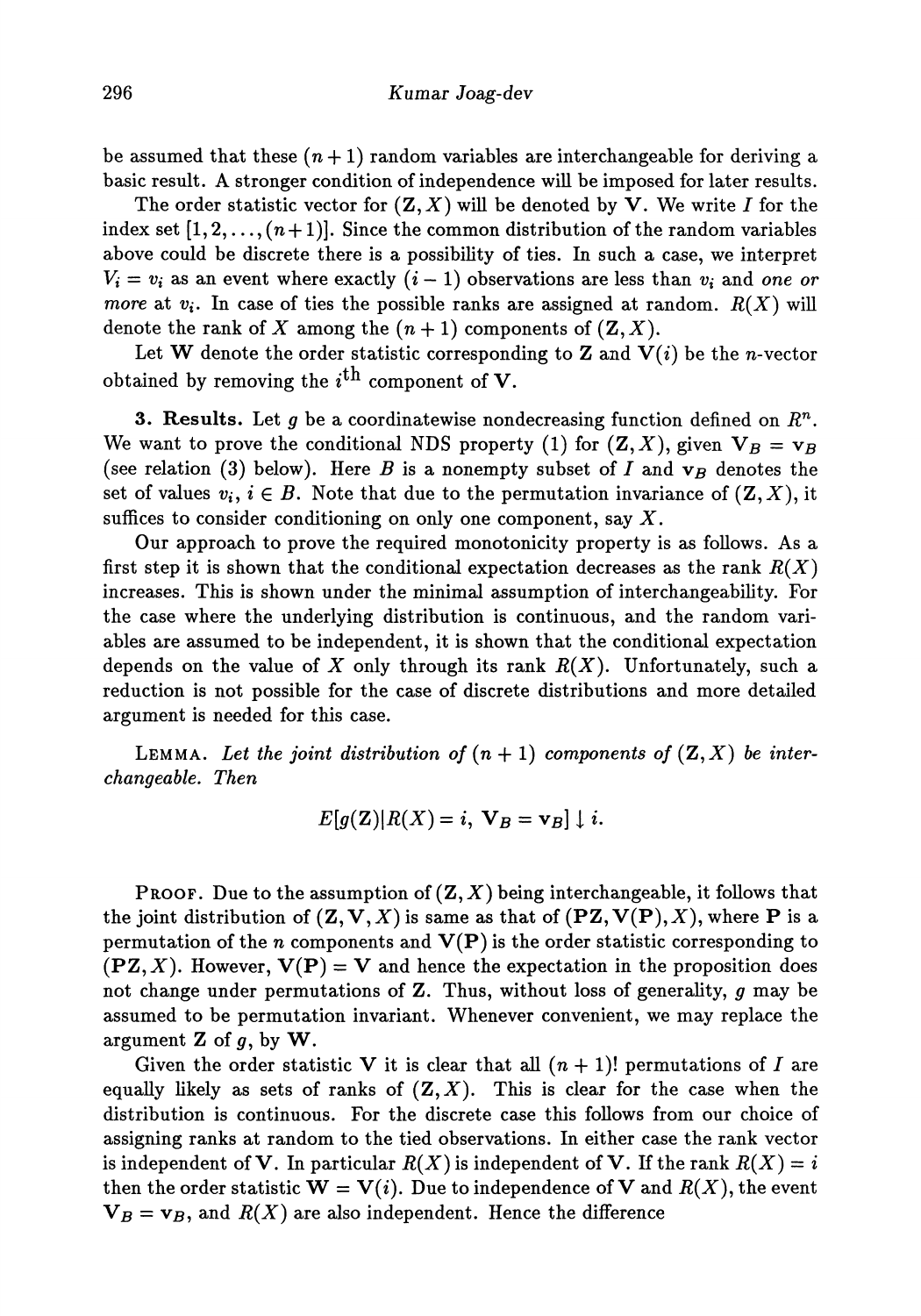$$
E[g(\mathbf{W})|R(X) = j, \mathbf{V}_B = \mathbf{v}_B] - E[g(\mathbf{W})|R(X) = i, \mathbf{V}_B = \mathbf{v}_B]
$$

is the same as

$$
E[g(\mathbf{V}(j))|\mathbf{V}_B=\mathbf{v}_B]-E[g(\mathbf{V}(i))|\mathbf{V}_B=\mathbf{v}_B]
$$

or

(2) 
$$
E[{g(\mathbf{V}(j)) - g(\mathbf{V}(i))}]|\mathbf{V}_B = \mathbf{v}_B],
$$

where  $V(i)$  is defined above. The components of  $V(j)$  and  $V(i)$  are all the same except for a pair. If  $j > i$ , the smaller one of that pair belongs to  $V(j)$ . Since g is increasing, the difference (2) must be nonpositive. This establishes the assertion of the Lemma.

THEOREM. *Suppose (n +* 1) *random variables* (Z,X) *are independent and identically distributed. Let* V *be the corresponding order statistic. For every nondecreasing function g and for every nonempty subset B of the index set I,*

(3)  $E[g(\mathbf{Z})|X=x, \mathbf{V}_B=\mathbf{v}_B] \downarrow x$ , (almost surely).

PROOF, (a) In this part we assume that the underlying distribution is con tinuous. The condition  $V_B = v_B$  creates a partition of the real line with  $(b + 1)$ open intervals, and 6 boundary points, where *b* denotes the cardinality of *B.* We illustrate our approach by a simple example. Suppose  $n = 10$  and  $B = \{3, 6, 8\}$ then the condition creates 4 open intervals  $(-\infty, v_3), (v_3, v_6), (v_6, v_8),$  and  $(v_8, \infty)$ . These contain respectively 2,2,1 and 3 observations, while the remaining 3 are at the boundaries. An observation is said to be of the  $i^{\text{th}}$  *category* if it falls in the  $i<sup>th</sup>$  interval. It is important to note that once the boundaries of these intervals have been given, the observations taking values within these open intervals are independent.

Note that when the distribution is continuous there can be only one observation on the boundary.

Suppose that the conditioned value *x* of *X* is in the open interval corresponding to the highest category. In the example, this would imply that it is larger than  $v_8$ , or equivalently,  $R(X) > 8$ . Recalling that W denotes the order statistic corresponding to Z, it is clear that in this case,  $W_i = V_i$  for  $i \in B$ . Thus one Z value is assigned  $v_8$ , while two take values in  $(v_8,\infty)$  independently. Due to independence of Z and X, the expectation in (3) does not depend on the particular value of *x* but on the indicator of the event  $R(X) > 8$ . Suppose now that x is decreased to  $v_8$ . Then  $R(X) = 8$ . This changes the conditional distribution of Z. If x now decreases further to the open interval corresponding to the next lower category, in the example this would be the interval  $(v_6, v_8)$ , then there is a change in the